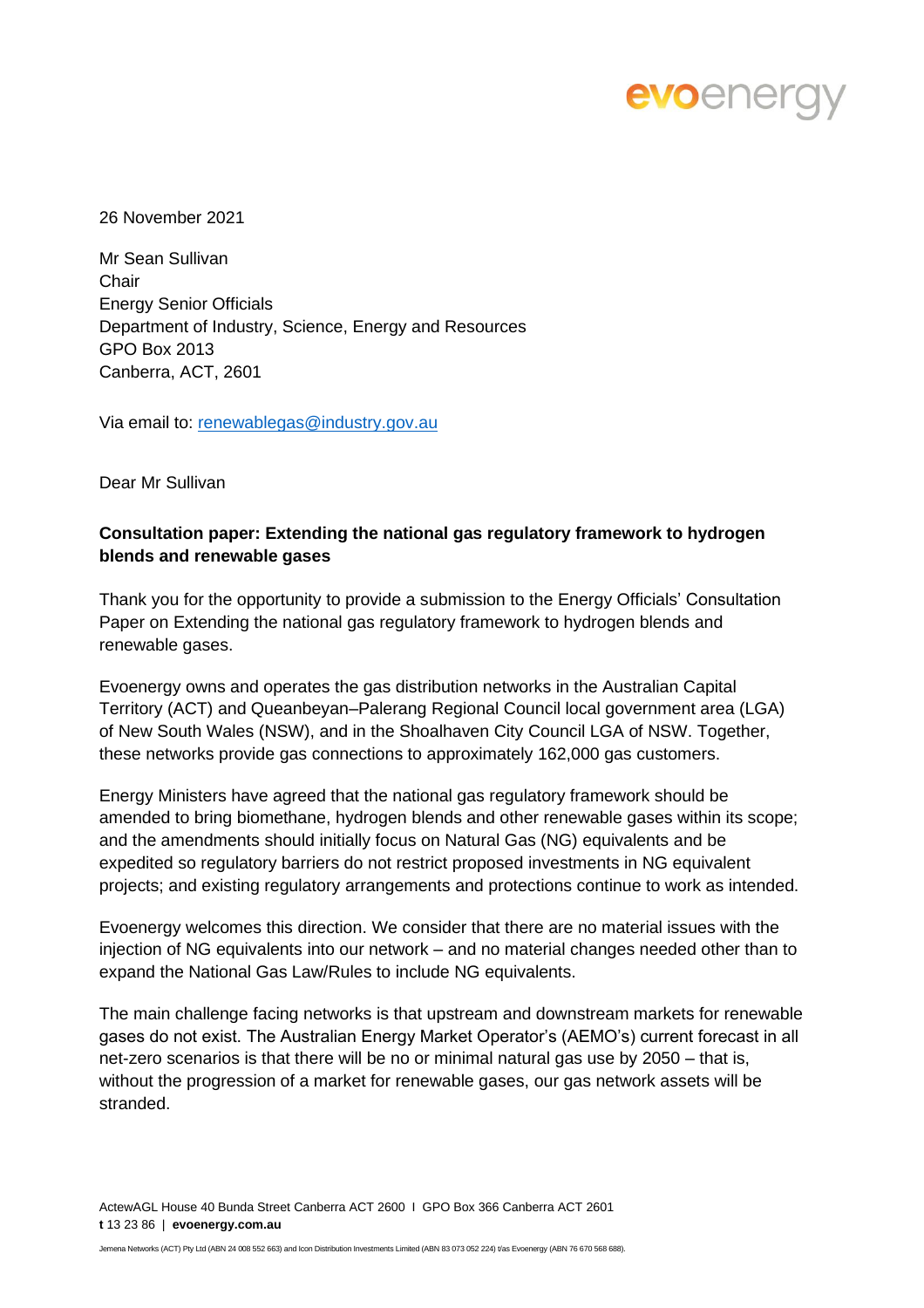

The ACT Government has legislated for net zero greenhouse gas emissions in the territory by 2045 and has implemented measures to prevent expansion of our ACT gas network beyond its current footprint, to prohibit new gas connections, and to provide incentives for current gas users to transition to electric appliances. However, we believe that there is a future for our gas network transporting green gas, and that we must progress initiatives to decarbonise the gas supply in the ACT by investing in green gas opportunities. This ensures optionality for the ACT in the long-term interests of customers, particularly those industries and customers that absolutely need to use gas.

In order to support decarbonisation of the gas network, we need to be able to advance commercialised renewable gas projects at a scale that contributes to the ACT's net zero interim targets and demonstrates the viability of the gas network to allow for the possibility of green hydrogen and other zero-emission gas alternatives. For example, we currently operate a testing facility that produces hydrogen to ascertain the suitability of our network facilities for operation with hydrogen blends and pure hydrogen.

While we acknowledge policy makers' concerns about market power issues, we believe that care needs be taken the ensure that policies to address these risks do not stifle our ability to move away from the current default path of asset stranding. Such a careful approach is consistent with the task given to policy makers by Energy Ministers – to future proof the regulatory framework without causing unintended consequences.

To achieve this, the definitions relevant to the integration of NG equivalents and other gases within the National Gas Law framework need to be adjusted to ensure operators are provided with adequate flexibility to facilitate a renewable gas market that is appropriate and adaptable for both their individual circumstances and the changing energy system.

We are still considering the implications of hydrogen being directly injected into our networks (where our networks will effectively perform a blending function) and what needs to occur for 100 per cent hydrogen networks to be covered to inform what National Gas Law/National Gas Rules changes are needed or not needed, and when.

In terms of a model for the application NG equivalents, we wish to draw the attention of officials to Australian Standard (AS) 4564:2020 – Natural Gas Quality Specifications, the operation of which is summarised in an Attachment to this submission. The Standard already contemplates landfill and biogas. It also has the capacity to accommodate hydrogen through 'other sources'. However, the Standard will not permit high percentages of hydrogen and our view is that consideration of the requirements for this should be dealt with separately to this review.

For 'Natural Gas Equivalents' our view is that the appropriate test should be conformance with the Standard. Applying that test will ensure that existing appliances, networks and pipelines can operate safely and without modification. It will allow blending of hydrogen up to a certain maximum, to be determined.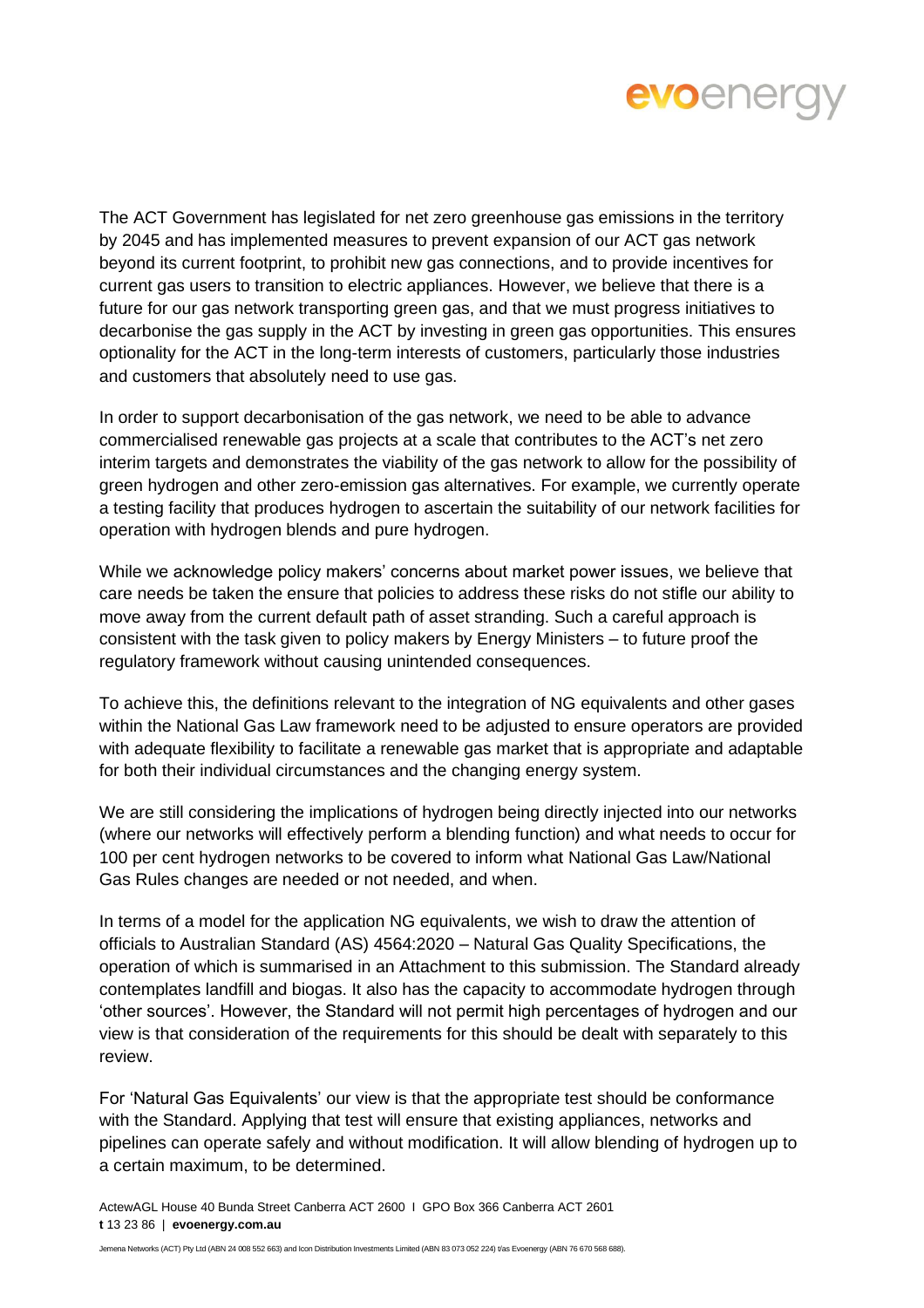

Should you wish to further discuss matters raised in this submission, please contact Chris Bell, Economic Regulatory Manager, at [chris.bell@actewagl.com.au.](mailto:chris.bell@actewagl.com.au)

Yours sincerely

Peter Billing General Manager Evoenergy

ATTACHMENT

ActewAGL House 40 Bunda Street Canberra ACT 2600 I GPO Box 366 Canberra ACT 2601 **t** 13 23 86 | **evoenergy.com.au**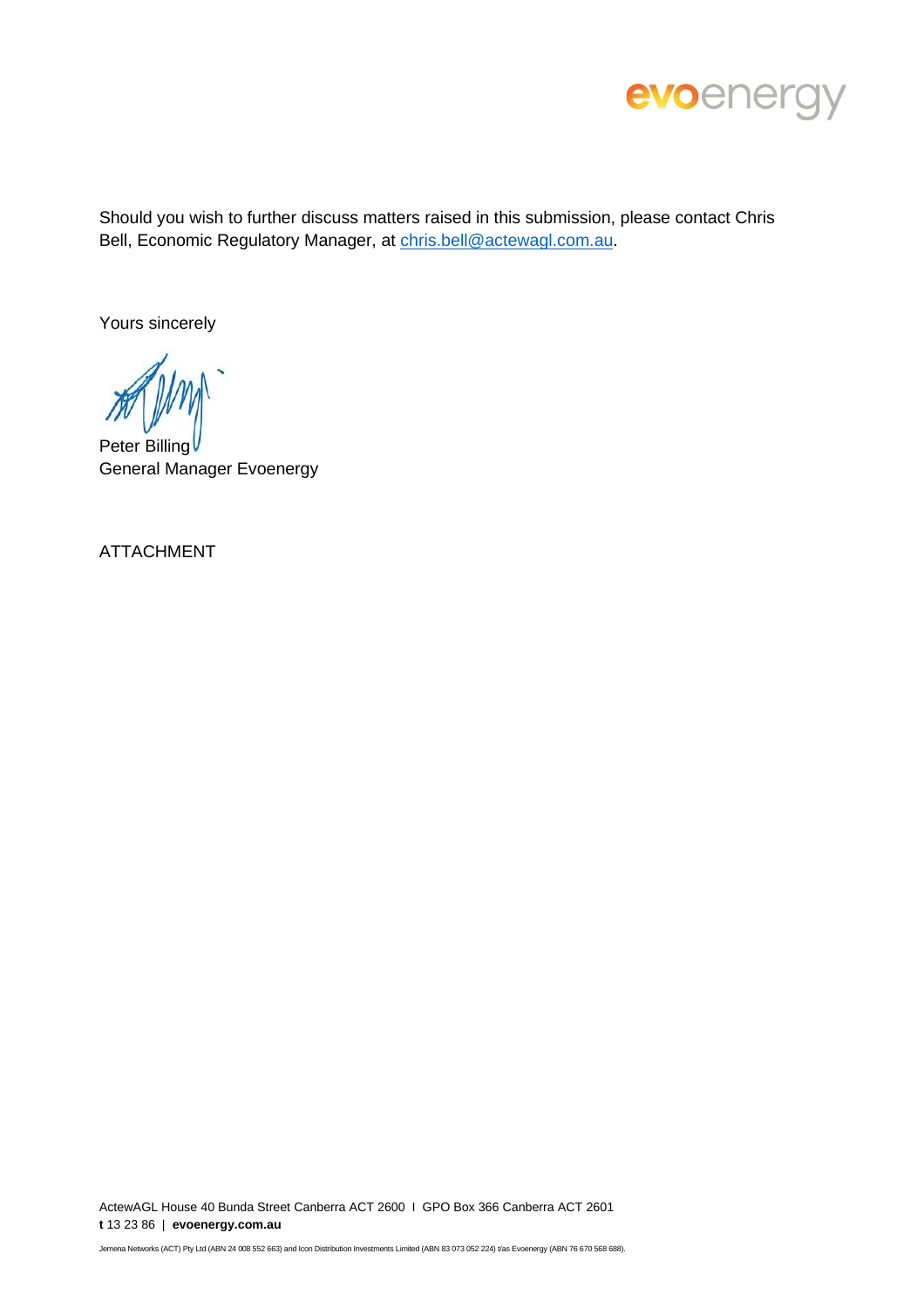

### **Attachment: Summary of Australian Standard 4564:2020 – Natural Gas Quality Specifications**

AS 4564:2020 (the Standard) was prepared by a committee comprising representatives from the Australian Energy Council, AEMO, producers, pipelines, networks, appliance manufacturers and technical regulators. The Standard was first published in 2003, then revised in 2005 and 2011 and prior committees also included consumer groups.

Natural gas sourced from different gas fields has differing ratios of the primary constituents of natural gas. These are methane (CH<sub>4</sub>), ethane (C<sub>2</sub>H<sub>6</sub>), propane (C<sub>3</sub>H<sub>8</sub>), carbon dioxide (CO<sub>2</sub>) and nitrogen (N<sub>2</sub>). Other compounds in trace amounts include butanes (C<sub>4</sub>), pentanes (C<sub>5</sub>) and C<sub>6+</sub>. The objective of the Standard is to provide certainty of gas quality and performance for designers, manufacturers, and users of appliances, particularly in the context of an interconnected gas grid where multiple sources of gas is piped to multiple markets.

The scope of the Standard states that it "... applies to natural gas that is from petroleum, landfill, biogas, coal seam and other sources ..." for general purpose customers' appliances as well as natural gas vehicles, compressors and refuelling facilities.

The approach taken in the Standard to specifying performance outcomes allows for a broad range of gas mixtures allowing each production plant to achieve the most economic operating conditions. The other parameters in the table reproduced in the attachment to this submission, other than odour intensity, specify maximum allowable concentrations of 'undesirable' components: oxygen, nitrogen, CO2, sulphur compounds and water vapour count towards the maximum limit total of 'Total inert gases' of 7 per cent as they provide no energy in combustion.

The main parameters that General Purpose Natural Gas must conform to are Higher Heating Value and Wobbe Index. These are gross performance parameters rather than specifying how much methane, ethane etc. must be present. Higher Heating Value is the amount of energy, in megajoules per cubic metre (MJ/m<sup>3</sup>), released when 1 cubic metre (m<sup>3</sup>) of gas is burnt and includes the energy released when water, as a combustion product, condenses (typically, 38.5 MJ/m<sup>3</sup>). The Wobbe Index (WI) is related to combustion energy output of a burner and is calculated by dividing heating value by the square root of the relative density (RD) of the gas, being the density of the gas compared to dry air (typically 0.65).

The standard also defines general prohibition of dusts, waxes, gums, unsaturated and aromatic hydrocarbons for safety and operability reasons. All of these components may be found in well gas. It might be advisable that siloxanes, which are prevalent in landfill gas, be specifically mentioned in the Standard as, when combusted, siloxanes result in silicon dioxide (glass) deposition, which impinges on burner operation.